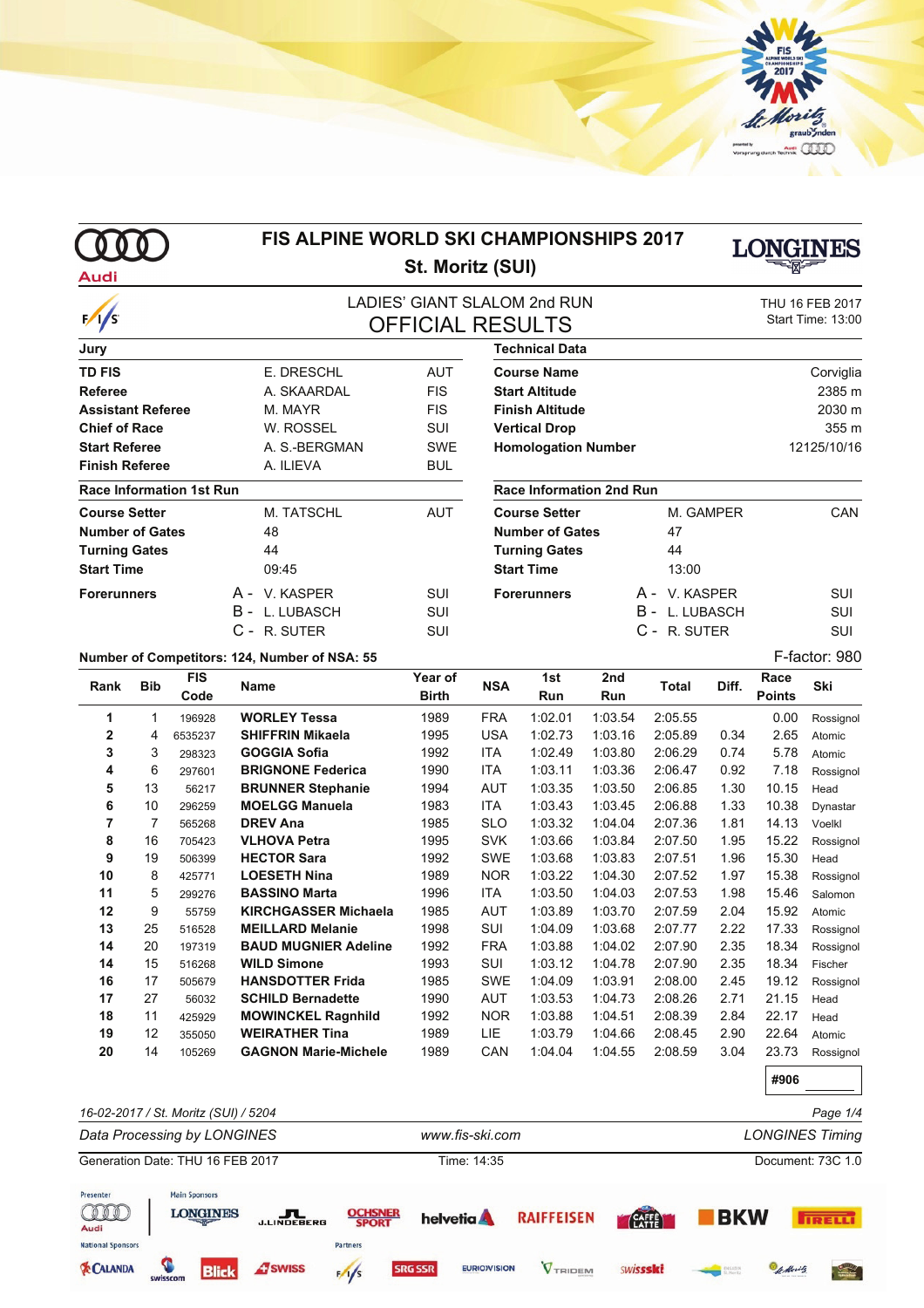$\Omega$ Audi

 $\sqrt{s}$ 

# **FIS ALPINE WORLD SKI CHAMPIONSHIPS 2017 St. Moritz (SUI)**



### LADIES' GIANT SLALOM 2nd RUN<br>
CELOIAL DESLILTS
Start Time: 13:00 **OFFICIAL RESULTS**

### **Number of Competitors: 124, Number of NSA: 55** F-factor: 980

|           |     | <b>FIS</b>                           | $\frac{1}{2}$                               | Year of      |                 | 1st     | 2nd     |              |       | Race          |                        |
|-----------|-----|--------------------------------------|---------------------------------------------|--------------|-----------------|---------|---------|--------------|-------|---------------|------------------------|
| Rank      | Bib | Code                                 | <b>Name</b>                                 | <b>Birth</b> | <b>NSA</b>      | Run     | Run     | <b>Total</b> | Diff. | <b>Points</b> | Ski                    |
| 21        | 31  | 538284                               | <b>MCJAMES Megan</b>                        | 1987         | <b>USA</b>      | 1:04.59 | 1:04.11 | 2:08.70      | 3.15  | 24.59         | Voelkl                 |
| 22        | 22  | 55947                                | <b>VEITH Anna</b>                           | 1989         | <b>AUT</b>      | 1:04.26 | 1:04.45 | 2:08.71      | 3.16  | 24.67         | Head                   |
| 23        | 30  | 426187                               | <b>LYSDAHL Kristin</b>                      | 1996         | <b>NOR</b>      | 1:03.64 | 1:05.36 | 2:09.00      | 3.45  | 26.93         | Rossignol              |
| 24        | 26  | 505886                               | <b>KLING Kajsa</b>                          | 1988         | <b>SWE</b>      | 1:04.71 | 1:04.55 | 2:09.26      | 3.71  | 28.96         | Head                   |
| 25        | 23  | 505760                               | <b>PIETILAE-HOLMNER Maria</b>               | 1986         | SWE             | 1:04.58 | 1:04.71 | 2:09.29      | 3.74  | 29.19         | Rossignol              |
| 26        | 41  | 206355                               | <b>DUERR Lena</b>                           | 1991         | <b>GER</b>      | 1:04.85 | 1:04.57 | 2:09.42      | 3.87  | 30.21         | Voelkl                 |
| 27        | 47  | 315187                               | <b>IGNJATOVIC Nevena</b>                    | 1990         | <b>SRB</b>      | 1:05.42 | 1:04.54 | 2:09.96      | 4.41  | 34.42         | Head                   |
| 28        | 29  | 516562                               | <b>RAST Camille</b>                         | 1999         | SUI             | 1:05.43 | 1:04.67 | 2:10.10      | 4.55  | 35.52         | Head                   |
| 29        | 48  | 155699                               | <b>PAULATHOVA Katerina</b>                  | 1993         | <b>CZE</b>      | 1:04.84 | 1:05.36 | 2:10.20      | 4.65  | 36.30         | Rossignol              |
| 30        | 33  | 225525                               | <b>TILLEY Alexandra</b>                     | 1993         | <b>GBR</b>      | 1:05.16 | 1:05.42 | 2:10.58      | 5.03  | 39.26         | Head                   |
| 31        | 37  | 425879                               | <b>RIIS-JOHANNESSEN K.</b>                  | 1991         | <b>NOR</b>      | 1:05.64 | 1:05.15 | 2:10.79      | 5.24  | 40.90         | Rossignol              |
| 32        | 51  | 435334                               | <b>GASIENICA-DANIEL Maryna 1994</b>         |              | POL             | 1:05.60 | 1:05.24 | 2:10.84      | 5.29  | 41.29         |                        |
| 33        | 40  | 206487                               | <b>WIESLER Maren</b>                        | 1993         | <b>GER</b>      | 1:05.25 | 1:05.96 | 2:11.21      | 5.66  | 44.18         | Voelkl                 |
| 34        | 42  | 185430                               | <b>HONKANEN Riikka</b>                      | 1998         | <b>FIN</b>      | 1:05.63 | 1:05.97 | 2:11.60      | 6.05  | 47.22         | Atomic                 |
| 35        | 32  | 307493                               | <b>ANDO Asa</b>                             | 1996         | <b>JPN</b>      | 1:06.14 | 1:06.39 | 2:12.53      | 6.98  | 54.48         | Atomic                 |
| 36        | 46  | 405138                               | <b>JELINKOVA Adriana</b>                    | 1995         | <b>NED</b>      | 1:06.66 | 1:06.37 | 2:13.03      | 7.48  | 58.39         | Atomic                 |
| 37        | 59  | 155763                               | <b>LEDECKA Ester</b>                        | 1995         | CZE             | 1:06.70 | 1:06.45 | 2:13.15      | 7.60  | 59.32         | Atomic                 |
| 38        | 68  | 485749                               | <b>PROKOPYEVA Aleksandra</b>                | 1994         | <b>RUS</b>      | 1:07.18 | 1:06.13 | 2:13.31      | 7.76  | 60.57         |                        |
| 39        | 53  | 555018                               | <b>GASUNA Lelde</b>                         | 1990         | LAT             | 1:07.31 | 1:07.27 | 2:14.58      | 9.03  | 70.49         |                        |
| 40        | 55  | 35156                                | <b>BANCORA Salome</b>                       | 1993         | <b>ARG</b>      | 1:07.56 | 1:07.18 | 2:14.74      | 9.19  | 71.73         |                        |
| 41        | 54  | 536481                               | <b>SCHLEPER Sarah</b>                       | 1979         | <b>MEX</b>      | 1:08.27 | 1:07.01 | 2:15.28      | 9.73  | 75.95         | Rossignol              |
| 42        | 66  | 385106                               | <b>STIMAC Ida</b>                           | 2000         | <b>CRO</b>      | 1:07.58 | 1:07.91 | 2:15.49      | 9.94  | 77.59         |                        |
| 43        | 64  | 155586                               | <b>KMOCHOVA Tereza</b>                      | 1990         | <b>CZE</b>      | 1:08.12 | 1:07.66 | 2:15.78      | 10.23 | 79.85         |                        |
| 44        | 67  | 385092                               | <b>KOMSIC Andrea</b>                        | 1996         | CRO             | 1:07.93 | 1:08.18 | 2:16.11      | 10.56 | 82.43         | Atomic                 |
| 45        | 70  | 95112                                | <b>ASENOVA Vera</b>                         | 1995         | <b>BUL</b>      | 1:08.71 | 1:07.44 | 2:16.15      | 10.60 | 82.74         |                        |
| 46        | 63  | 95050                                | <b>KIRKOVA Maria</b>                        | 1986         | <b>BUL</b>      | 1:08.50 | 1:07.76 | 2:16.26      | 10.71 | 83.60         |                        |
| 47        | 74  | 255357                               | <b>EINARSDOTTIR F.</b>                      | 1994         | <b>ISL</b>      | 1:07.98 | 1:08.40 | 2:16.38      | 10.83 | 84.54         |                        |
| 47        | 65  | 385101                               | <b>ZBASNIK Lana</b>                         | 1999         | CRO             | 1:08.66 | 1:07.72 | 2:16.38      | 10.83 | 84.54         |                        |
| 49        | 72  | 705460                               | <b>JANCOVA Tereza</b>                       | 1999         | <b>SVK</b>      | 1:08.66 | 1:08.26 | 2:16.92      | 11.37 | 88.75         |                        |
| 50        | 73  | 415206                               | <b>GRIGG Eliza</b>                          | 1996         | <b>NZL</b>      | 1:08.68 | 1:08.28 | 2:16.96      | 11.41 | 89.06         |                        |
| 51        | 62  | 35131                                | <b>GASTALDI Nicol</b>                       | 1990         | ARG             | 1:08.65 | 1:08.98 | 2:17.63      | 12.08 | 94.29         |                        |
|           |     |                                      |                                             |              |                 |         |         |              |       |               |                        |
|           |     |                                      | DID NOT QUALIFY FOR 2nd RUN: 27 competitors |              |                 |         |         |              |       |               |                        |
| 52        | 71  | 685018                               | <b>TSIKLAURI Nino</b>                       | 1993         | GEO             | 1:08.77 |         |              |       |               |                        |
| 53        | 77  | 715123                               | <b>NOVAKOVIC Zana</b>                       | 1985         | BIH             | 1:08.98 |         |              |       |               |                        |
| 54        | 69  | 65117                                | <b>VANREUSEL Kim</b>                        | 1998         | <b>BEL</b>      | 1:09.00 |         |              |       |               | Salomon                |
| 55        | 57  | 35079                                | <b>SIMARI BIRKNER M.</b>                    | 1982         | <b>ARG</b>      | 1:09.26 |         |              |       |               | Rossignol              |
| 56        | 52  | 225572                               | <b>BROWN Cara</b>                           | 1994         | <b>GBR</b>      | 1:09.85 |         |              |       |               | Atomic                 |
| 57        | 56  | 115115                               | <b>BARAHONA Noelle</b>                      | 1990         | <b>CHI</b>      | 1:10.07 |         |              |       |               |                        |
| 58        | 78  | 695108                               | <b>KNYSH Olha</b>                           | 1995         | <b>UKR</b>      | 1:10.74 |         |              |       |               |                        |
| 59        | 76  | 197848                               | <b>ARBEZ Tess</b>                           | 1997         | IRL             | 1:10.86 |         |              |       |               |                        |
| 60        | 80  | 6000000                              | <b>SIMADER Sabrina</b>                      | 1998         | KEN             | 1:11.15 |         |              |       |               | Head                   |
| 61        | 79  | 175041                               | <b>LEMGART Charlotte Techen</b>             | 1993         | DEN             | 1:11.34 |         |              |       |               |                        |
| 62        | 82  | 785007                               | <b>JANUSKEVICIUTE leva</b>                  | 1994         | LTU             | 1:12.68 |         |              |       |               |                        |
| 63        | 83  | 235110                               | <b>RALLI Sophia</b>                         | 1988         | GRE             | 1:12.97 |         |              |       |               |                        |
| 64        | 84  | 675036                               | <b>KARPOVA Yekaterina</b>                   | 1998         | KAZ             | 1:13.08 |         |              |       |               |                        |
| 65        | 81  | 125039                               | <b>NI Yueming</b>                           | 1995         | <b>CHN</b>      | 1:14.25 |         |              |       |               |                        |
| 66        | 87  | 959300                               | <b>PELLEGRIN Elise</b>                      | 1991         | MLT             | 1:15.51 |         |              |       |               |                        |
|           |     |                                      |                                             |              |                 |         |         |              |       | #906          |                        |
|           |     | 16-02-2017 / St. Moritz (SUI) / 5204 |                                             |              |                 |         |         |              |       |               | Page 2/4               |
|           |     | Data Processing by LONGINES          |                                             |              | www.fis-ski.com |         |         |              |       |               | <b>LONGINES Timing</b> |
|           |     | Generation Date: THU 16 FEB 2017     |                                             |              | Time: 14:35     |         |         |              |       |               | Document: 73C 1.0      |
| Presenter |     | <b>Main Sponsors</b>                 |                                             |              |                 |         |         |              |       |               |                        |

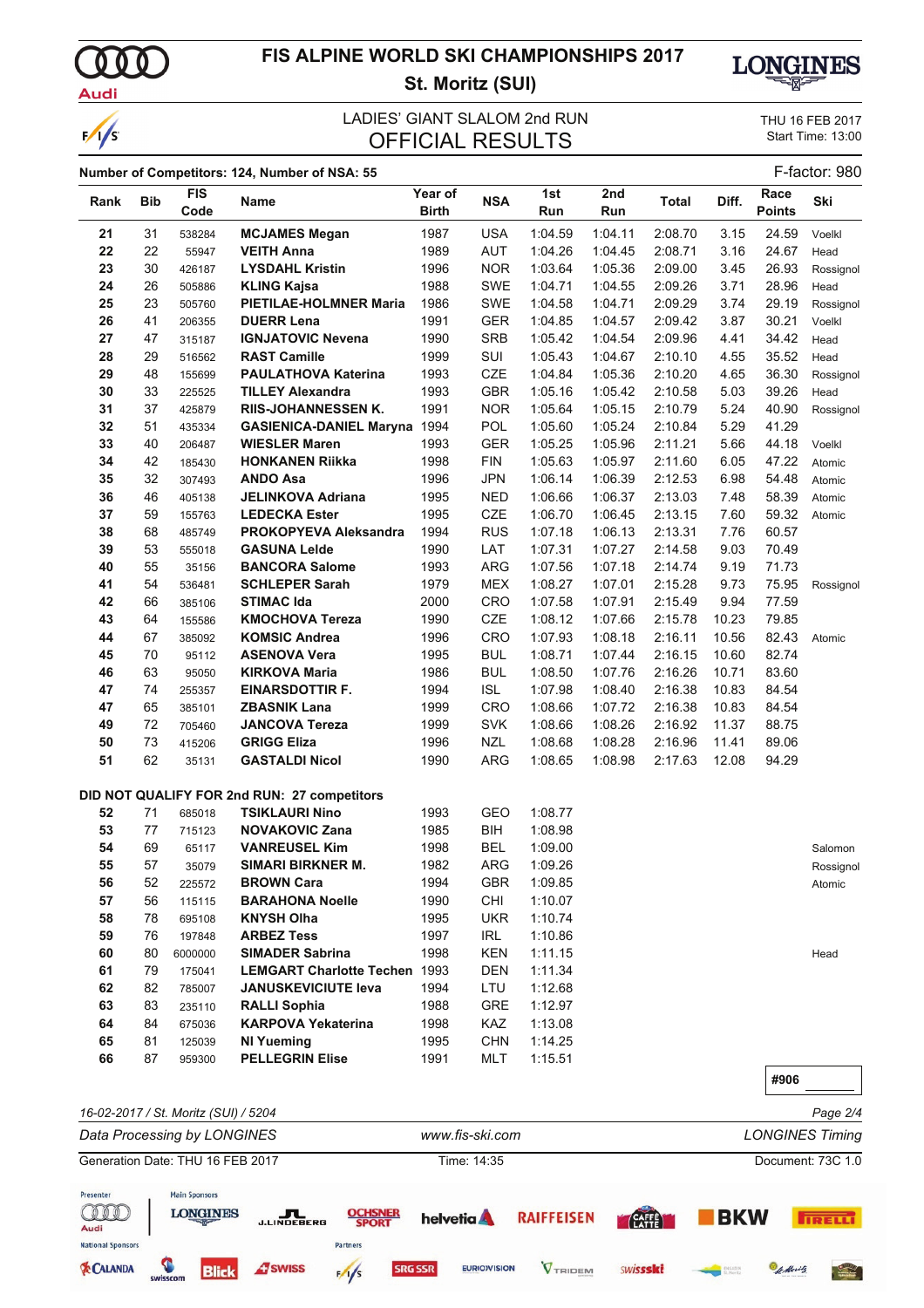Audi

 $\sqrt{s}$ 

## **FIS ALPINE WORLD SKI CHAMPIONSHIPS 2017 St. Moritz (SUI)**



### **OFFICIAL RESULTS** LADIES' GIANT SLALOM 2nd RUN

THU 16 FEB 2017

| F-factor: 980<br>Number of Competitors: 124, Number of NSA: 55 |            |                                |                                       |                         |            |            |            |         |       |                       |           |
|----------------------------------------------------------------|------------|--------------------------------|---------------------------------------|-------------------------|------------|------------|------------|---------|-------|-----------------------|-----------|
| Rank                                                           | <b>Bib</b> | <b>FIS</b><br>Code             | Name                                  | Year of<br><b>Birth</b> | <b>NSA</b> | 1st<br>Run | 2nd<br>Run | Total   | Diff. | Race<br><b>Points</b> | Ski       |
| 67                                                             | 85         | 365020                         | <b>ELVINGER Catherine</b>             | 1995                    | <b>LUX</b> | 1:15.75    |            |         |       |                       |           |
| 68                                                             | 88         | 955000                         | <b>OETTL REYES Ornella</b>            | 1991                    | <b>PER</b> | 1:16.18    |            |         |       |                       |           |
| 69                                                             | 86         | 298936                         | <b>MEHILLI Suela</b>                  | 1994                    | ALB        | 1:16.40    |            |         |       |                       |           |
| 70                                                             | 90         | 215007                         | <b>GRIGOREVA Kseniya</b>              | 1987                    | <b>UZB</b> | 1:17.38    |            |         |       |                       |           |
| 71                                                             | 93         | 345122                         | <b>EL KHOURY Laetitia</b>             | 1997                    | LBN        | 1:18.41    |            |         |       |                       |           |
| 72                                                             | 89         | 315219                         | <b>MILOSEVIC Nadezda</b>              | 1998                    | <b>MNE</b> | 1:18.93    |            |         |       |                       |           |
| 73                                                             | 91         | 265006                         | <b>KALHOR Marjan</b>                  | 1988                    | IRI        | 1:21.36    |            |         |       |                       |           |
| 74                                                             | 95         | 595018                         | <b>CARVALHO Catarina</b>              | 1997                    | <b>POR</b> | 1:22.20    |            |         |       |                       |           |
| 75                                                             | 94         | 775004                         | <b>PALIUTKINA Olga</b>                | 1993                    | <b>KGZ</b> | 1:23.48    |            |         |       |                       |           |
| 76                                                             | 97         | 575010                         | <b>OLIVIER Rachel Elizabeth</b>       | 1999                    | <b>RSA</b> | 1:25.90    |            |         |       |                       |           |
| 77                                                             | 96         | 625023                         | <b>THAKUR Aanchal</b>                 | 1996                    | IND        | 1:26.51    |            |         |       |                       |           |
| 78                                                             | 98         | 926000                         | <b>MARTI Celine</b>                   | 1979                    | HAI        | 1:43.38    |            |         |       |                       |           |
|                                                                |            | Did not qualify for final race |                                       |                         |            |            |            |         |       |                       |           |
| 79                                                             | 33         | 705469                         | <b>NEMCOVA Klaudia</b>                | 2000                    | <b>SVK</b> | 1:03.54    | 1:01.94    | 2:05.48 | 5.70  | 46.64                 |           |
| 80                                                             | 23         | 65108                          | <b>NELLES Mathilde</b>                | 1997                    | <b>BEL</b> | 1:05.51    | 1:01.92    | 2:07.43 | 7.65  | 62.59                 |           |
| 81                                                             | 41         | 255403                         | <b>BIRKISDOTTIR Andrea Bjork 1998</b> |                         | <b>ISL</b> | 1:04.51    | 1:03.71    | 2:08.22 | 8.44  | 69.05                 |           |
| 82                                                             | 45         | 175050                         | <b>BERTHELSEN N.</b>                  | 1996                    | <b>DEN</b> | 1:06.30    | 1:05.19    | 2:11.49 | 11.71 | 95.81                 |           |
| 83                                                             | 40         | 675035                         | <b>GRIGOROVA Mariya</b>               | 1996                    | KAZ        | 1:07.25    | 1:06.73    | 2:13.98 | 14.20 | 116.18                |           |
| 84                                                             | 56         | 275035                         | <b>CARLETTE Kelsie</b>                | 1995                    | IRL        | 1:09.02    | 1:06.77    | 2:15.79 | 16.01 | 130.99                |           |
| 85                                                             | 52         | 245073                         | <b>MAROTY Monika</b>                  | 1997                    | <b>HUN</b> | 1:08.27    | 1:08.07    | 2:16.34 | 16.56 | 135.49                |           |
| 86                                                             | 29         | 125038                         | <b>KONG Fanying</b>                   | 1996                    | <b>CHN</b> | 1:08.82    | 1:09.21    | 2:18.03 | 18.25 | 149.32                |           |
| 87                                                             | 38         | 125037                         | <b>WANG Meixia</b>                    | 1997                    | <b>CHN</b> | 1:08.85    | 1:09.28    | 2:18.13 | 18.35 | 150.13                |           |
| 88                                                             | 64         | 245078                         | <b>VAGI Luca</b>                      | 2000                    | <b>HUN</b> | 1:11.01    | 1:08.26    | 2:19.27 | 19.49 | 159.46                |           |
| 89                                                             | 67         | 245072                         | <b>EIGLER Patricia</b>                | 1998                    | <b>HUN</b> | 1:12.60    | 1:09.94    | 2:22.54 | 22.76 | 186.21                |           |
| 90                                                             | 59         | 265036                         | <b>ZALI TOROJENI Najmeh</b>           | 1995                    | <b>IRI</b> | 1:12.79    | 1:12.74    | 2:25.53 | 25.75 | 210.68                |           |
| 91                                                             | 61         | 235322                         | <b>TZIOUFA Katerina</b>               | 1998                    | <b>GRE</b> | 1:13.05    | 1:13.71    | 2:26.76 | 26.98 | 220.74                |           |
| 92                                                             | 62         | 265053                         | <b>AHMADI Atefeh</b>                  | 2000                    | IRI        | 1:16.16    | 1:13.15    | 2:29.31 | 29.53 | 241.60                |           |
| 93                                                             | 74         | 345123                         | <b>KEIROUZ Lea</b>                    | 1997                    | LBN        | 1:14.84    | 1:16.62    | 2:31.46 | 31.68 | 259.20                |           |
| 94                                                             | 63         | 235331                         | <b>MARMARELLI Fani</b>                | 1999                    | GRE        | 1:17.10    | 1:17.97    | 2:35.07 | 35.29 | 288.73                |           |
| 95                                                             | 66         | 345140                         | <b>GEORGE Sonia Marie</b>             | 1999                    | LBN        | 1:19.50    | 1:17.04    | 2:36.54 | 36.76 | 300.76                |           |
| 96                                                             | 69         | 345098                         | <b>KEIROUZ Celine</b>                 | 1995                    | LBN        | 1:18.97    | 1:19.68    | 2:38.65 | 38.87 | 318.02                |           |
| 97                                                             | 73         | 625024                         | <b>DEVI Varsha</b>                    | 1995                    | IND        | 1:21.66    | 1:21.77    | 2:43.43 | 43.65 | 357.13                |           |
|                                                                |            |                                | DID NOT FINISH 1st RUN: 9 competitors |                         |            |            |            |         |       |                       |           |
|                                                                | 2          | 205218                         | <b>REBENSBURG Viktoria</b>            | 1989                    | <b>GER</b> |            |            |         |       |                       | Stoeckli  |
|                                                                | 21         | 197124                         | <b>FRASSE SOMBET Coralie</b>          | 1991                    | <b>FRA</b> |            |            |         |       |                       | Head      |
|                                                                | 34         | 537772                         | <b>STIEGLER Resi</b>                  | 1985                    | <b>USA</b> |            |            |         |       |                       | Rossignol |
|                                                                | 38         | 107387                         | <b>CRAWFORD Candace</b>               | 1994                    | CAN        |            |            |         |       |                       | Head      |
|                                                                | 43         | 155728                         | <b>DUBOVSKA Martina</b>               | 1992                    | CZE        |            |            |         |       |                       | Voelkl    |
|                                                                | 44         | 516394                         | <b>SUTER Jasmina</b>                  | 1995                    | SUI        |            |            |         |       |                       | Voelkl    |
|                                                                | 49         | 485926                         | <b>KRYUKOVA Kristina</b>              | 1997                    | <b>RUS</b> |            |            |         |       |                       | Fischer   |
|                                                                | 50         | 185411                         | <b>LUUKKO Nea</b>                     | 1996                    | <b>FIN</b> |            |            |         |       |                       | Croc Ski  |
|                                                                | 75         | 245077                         | <b>ARCHAM Chiara</b>                  | 1999                    | <b>HUN</b> |            |            |         |       |                       |           |